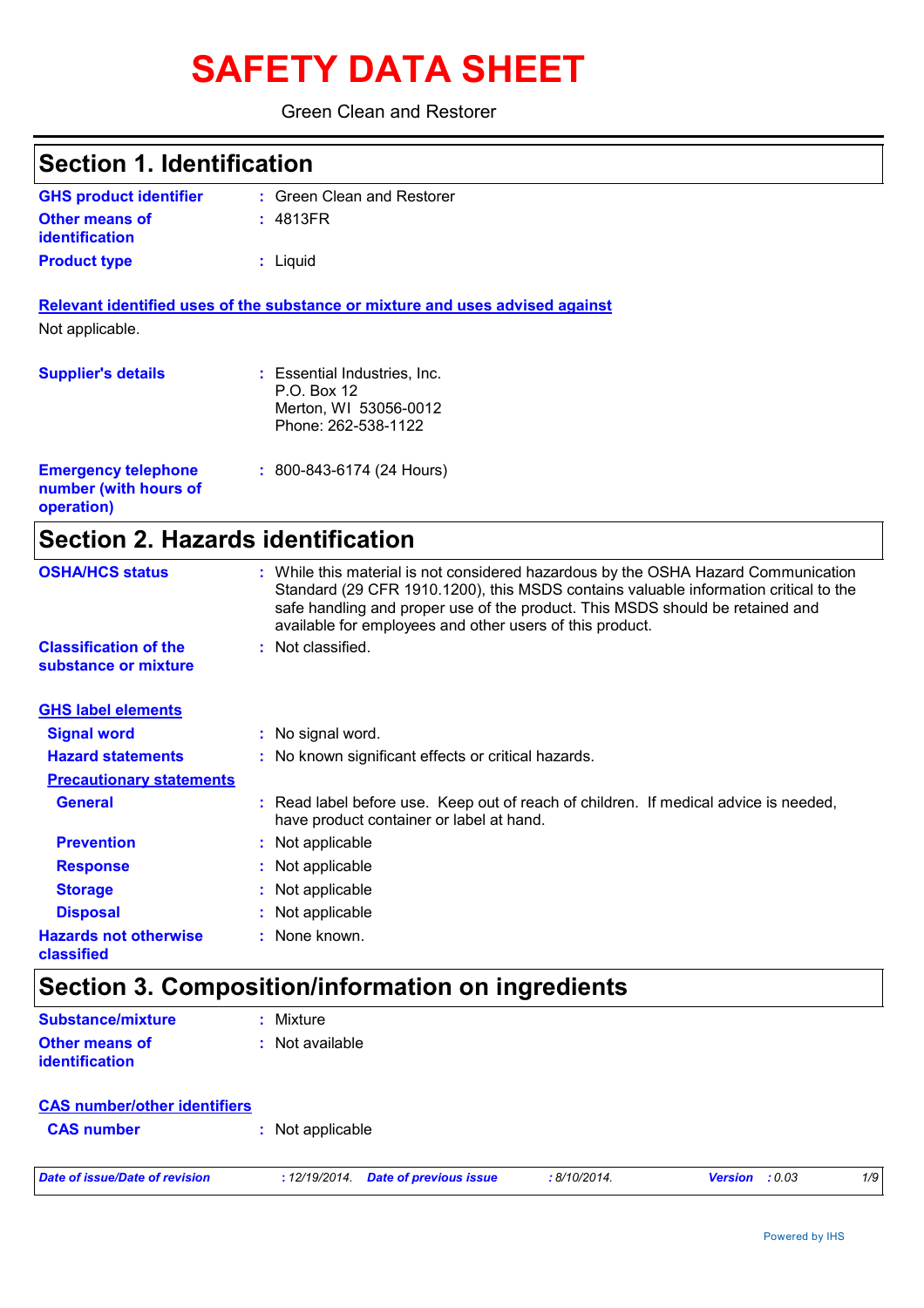### **Section 3. Composition/information on ingredients**

#### **Product code :** 4813FR

Any concentration shown as a range is to protect confidentiality or is due to batch variation.

**There are no ingredients present which, within the current knowledge of the supplier and in the concentrations applicable, are classified as hazardous to health or the environment and hence require reporting in this section. Occupational exposure limits, if available, are listed in Section 8.**

### **Section 4. First aid measures**

#### **Description of necessary first aid measures**

| Eye contact         | : Immediately flush eyes with plenty of water, occasionally lifting the upper and lower<br>eyelids. Check for and remove any contact lenses. Get medical attention if irritation<br>occurs.                                                                                                                                                            |
|---------------------|--------------------------------------------------------------------------------------------------------------------------------------------------------------------------------------------------------------------------------------------------------------------------------------------------------------------------------------------------------|
| <b>Inhalation</b>   | : Remove victim to fresh air and keep at rest in a position comfortable for breathing. Get<br>medical attention if symptoms occur.                                                                                                                                                                                                                     |
| <b>Skin contact</b> | : Flush contaminated skin with plenty of water. Remove contaminated clothing and<br>shoes. Get medical attention if symptoms occur.                                                                                                                                                                                                                    |
| <b>Ingestion</b>    | : Wash out mouth with water. Remove victim to fresh air and keep at rest in a position<br>comfortable for breathing. If material has been swallowed and the exposed person is<br>conscious, give small quantities of water to drink. Do not induce vomiting unless<br>directed to do so by medical personnel. Get medical attention if symptoms occur. |

| <b>Most important symptoms/effects, acute and delayed</b> |                                                                                                                                |
|-----------------------------------------------------------|--------------------------------------------------------------------------------------------------------------------------------|
| <b>Potential acute health effects</b>                     |                                                                                                                                |
| <b>Eye contact</b>                                        | : No known significant effects or critical hazards.                                                                            |
| <b>Inhalation</b>                                         | : No known significant effects or critical hazards.                                                                            |
| <b>Skin contact</b>                                       | : No known significant effects or critical hazards.                                                                            |
| <b>Ingestion</b>                                          | : No known significant effects or critical hazards.                                                                            |
| <b>Over-exposure signs/symptoms</b>                       |                                                                                                                                |
| Eye contact                                               | : No specific data.                                                                                                            |
| <b>Inhalation</b>                                         | : No specific data.                                                                                                            |
| <b>Skin contact</b>                                       | : No specific data.                                                                                                            |
| <b>Ingestion</b>                                          | : No specific data.                                                                                                            |
|                                                           | Indication of immediate medical attention and special treatment needed, if necessary                                           |
| <b>Notes to physician</b>                                 | : Treat symptomatically. Contact poison treatment specialist immediately if large<br>quantities have been ingested or inhaled. |
| <b>Specific treatments</b>                                | : No specific treatment.                                                                                                       |
| <b>Protection of first-aiders</b>                         | : No action shall be taken involving any personal risk or without suitable training.                                           |

#### **See toxicological information (Section 11)**

### **Section 5. Fire-fighting measures**

| <b>Extinguishing media</b>             |                                                                 |
|----------------------------------------|-----------------------------------------------------------------|
| <b>Suitable extinguishing</b><br>media | : Use an extinguishing agent suitable for the surrounding fire. |
| Unsuitable extinguishing<br>media      | : None known.                                                   |

| Date of issue/Date of revision | : 12/19/2014 Date of previous issue | : 8/10/2014. | <b>Version</b> : 0.03 | 2/9 |
|--------------------------------|-------------------------------------|--------------|-----------------------|-----|
|                                |                                     |              |                       |     |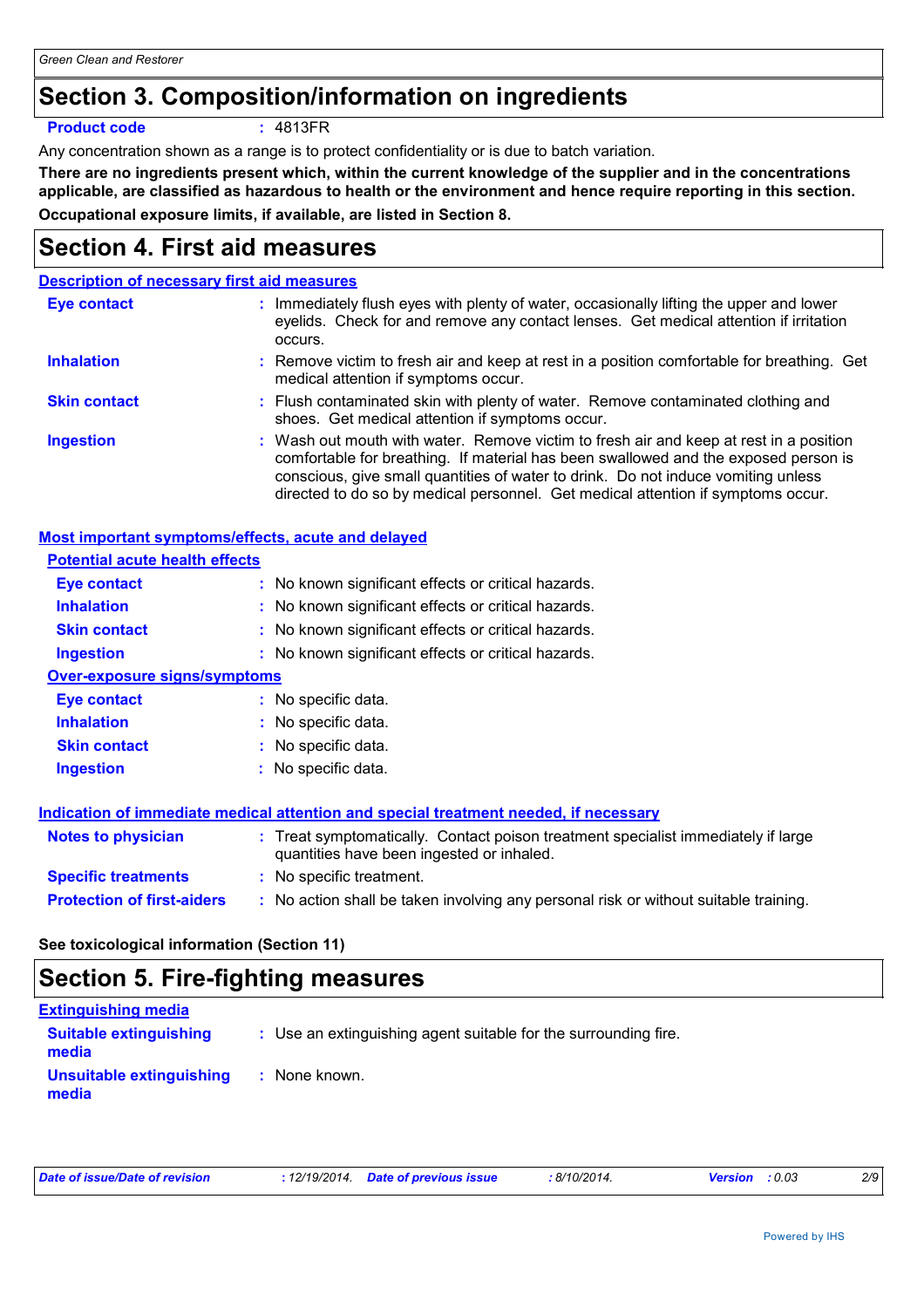### **Section 5. Fire-fighting measures**

| <b>Specific hazards arising</b><br>from the chemical     | : In a fire or if heated, a pressure increase will occur and the container may burst.                                                                                                               |  |
|----------------------------------------------------------|-----------------------------------------------------------------------------------------------------------------------------------------------------------------------------------------------------|--|
| <b>Hazardous thermal</b><br>decomposition products       | : Decomposition products may include the following materials:<br>carbon dioxide<br>carbon monoxide<br>metal oxide/oxides                                                                            |  |
| <b>Special protective actions</b><br>for fire-fighters   | : Promptly isolate the scene by removing all persons from the vicinity of the incident if<br>there is a fire. No action shall be taken involving any personal risk or without suitable<br>training. |  |
| <b>Special protective</b><br>equipment for fire-fighters | Fire-fighters should wear appropriate protective equipment and self-contained breathing<br>apparatus (SCBA) with a full face-piece operated in positive pressure mode.                              |  |

### **Section 6. Accidental release measures**

|                                                              | <b>Personal precautions, protective equipment and emergency procedures</b>                                                                                                                                                                                                                               |
|--------------------------------------------------------------|----------------------------------------------------------------------------------------------------------------------------------------------------------------------------------------------------------------------------------------------------------------------------------------------------------|
| For non-emergency<br>personnel                               | : No action shall be taken involving any personal risk or without suitable training.<br>Evacuate surrounding areas. Keep unnecessary and unprotected personnel from<br>entering. Do not touch or walk through spilled material. Put on appropriate personal<br>protective equipment.                     |
|                                                              | For emergency responders : If specialised clothing is required to deal with the spillage, take note of any information<br>in Section 8 on suitable and unsuitable materials. See also the information in "For non-<br>emergency personnel".                                                              |
| <b>Environmental precautions</b>                             | : Avoid dispersal of spilled material and runoff and contact with soil, waterways, drains<br>and sewers. Inform the relevant authorities if the product has caused environmental<br>pollution (sewers, waterways, soil or air).                                                                          |
| <b>Methods and materials for containment and cleaning up</b> |                                                                                                                                                                                                                                                                                                          |
| <b>Small spill</b>                                           | : Stop leak if without risk. Move containers from spill area. Dilute with water and mop up<br>if water-soluble. Alternatively, or if water-insoluble, absorb with an inert dry material and<br>place in an appropriate waste disposal container. Dispose of via a licensed waste<br>disposal contractor. |
| Large spill                                                  | : Stop leak if without risk. Move containers from spill area. Prevent entry into sewers,<br>water courses, basements or confined areas. Wash spillages into an effluent treatment<br>plant or proceed as follows. Contain and collect spillage with non-combustible                                      |

age with non-col absorbent material e.g. sand, earth, vermiculite or diatomaceous earth and place in container for disposal according to local regulations (see Section 13). Dispose of via a licensed waste disposal contractor. Note: see Section 1 for emergency contact information and Section 13 for waste disposal.

### **Section 7. Handling and storage**

### **Precautions for safe handling**

| <b>Protective measures</b>                       | : Put on appropriate personal protective equipment (see Section 8).                                                                                                                                                                                                                                                                                           |
|--------------------------------------------------|---------------------------------------------------------------------------------------------------------------------------------------------------------------------------------------------------------------------------------------------------------------------------------------------------------------------------------------------------------------|
| <b>Advice on general</b><br>occupational hygiene | : Eating, drinking and smoking should be prohibited in areas where this material is<br>handled, stored and processed. Workers should wash hands and face before eating,<br>drinking and smoking. Remove contaminated clothing and protective equipment before<br>entering eating areas. See also Section 8 for additional information on hygiene<br>measures. |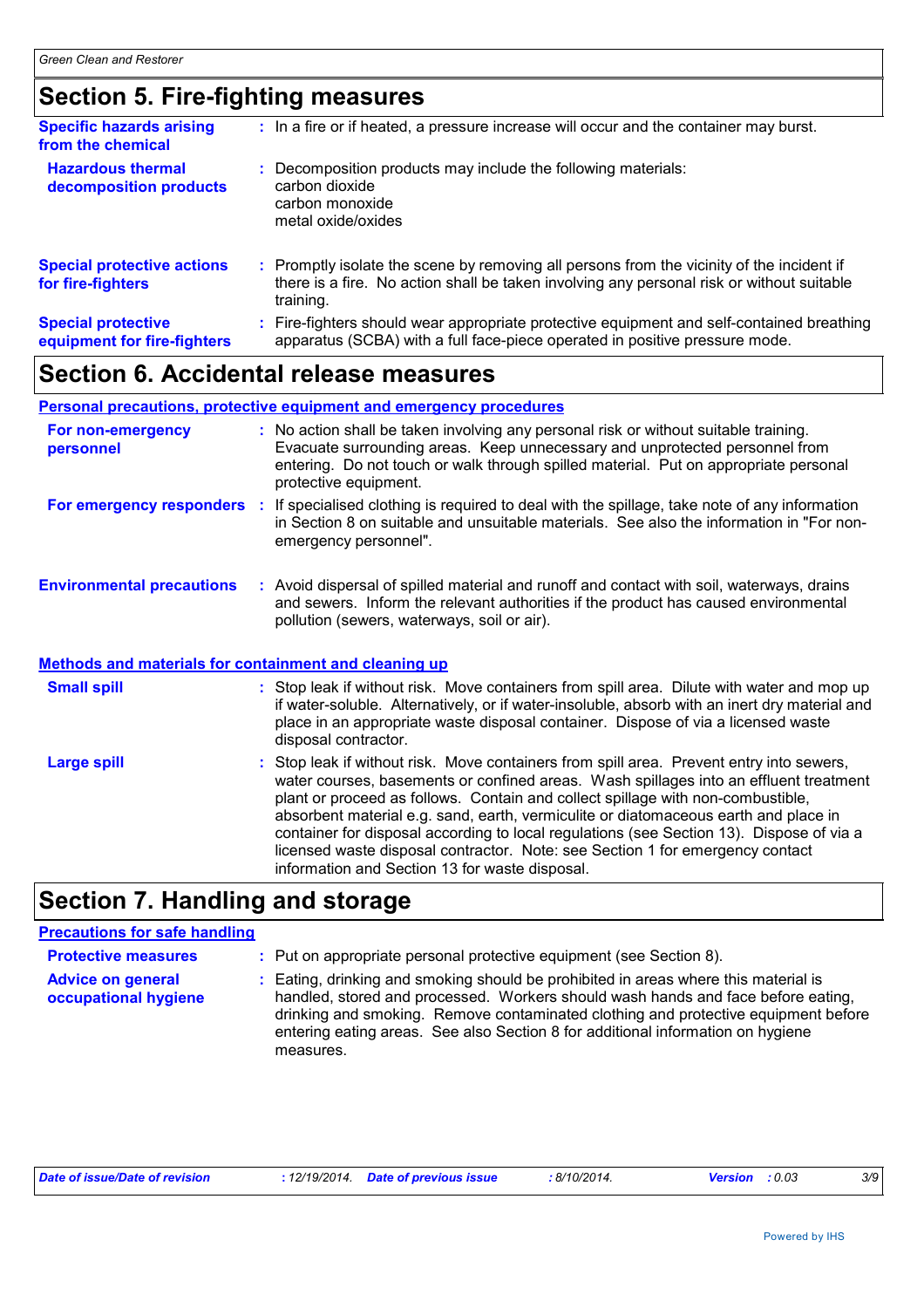### **Section 7. Handling and storage**

|                          | <b>Conditions for safe storage, :</b> Store in accordance with local regulations. Store in original container protected from |
|--------------------------|------------------------------------------------------------------------------------------------------------------------------|
| including any            | direct sunlight in a dry, cool and well-ventilated area, away from incompatible materials                                    |
| <b>incompatibilities</b> | and food and drink. Keep container tightly closed and sealed until ready for use.                                            |
|                          | Containers that have been opened must be carefully resealed and kept upright to                                              |
|                          | prevent leakage. Do not store in unlabeled containers. Use appropriate containment to                                        |
|                          | avoid environmental contamination.                                                                                           |

### **Section 8. Exposure controls/personal protection**

#### **Control parameters**

| <b>Occupational exposure limits</b> |  |  |
|-------------------------------------|--|--|
| <b>Name</b>                         |  |  |

None.

| <b>Appropriate engineering</b><br><b>controls</b> | : Good general ventilation should be sufficient to control worker exposure to airborne<br>contaminants.                                                                                                                                                                                                                       |  |
|---------------------------------------------------|-------------------------------------------------------------------------------------------------------------------------------------------------------------------------------------------------------------------------------------------------------------------------------------------------------------------------------|--|
| <b>Environmental exposure</b><br><b>controls</b>  | Emissions from ventilation or work process equipment should be checked to ensure<br>they comply with the requirements of environmental protection legislation. In some<br>cases, fume scrubbers, filters or engineering modifications to the process equipment<br>will be necessary to reduce emissions to acceptable levels. |  |

**Individual protection measures**

| <b>Hygiene measures</b>       | : Wash hands, forearms and face thoroughly after handling chemical products, before<br>eating, smoking and using the lavatory and at the end of the working period.<br>Appropriate techniques should be used to remove potentially contaminated clothing.<br>Wash contaminated clothing before reusing. Ensure that eyewash stations and safety<br>showers are close to the workstation location. |
|-------------------------------|---------------------------------------------------------------------------------------------------------------------------------------------------------------------------------------------------------------------------------------------------------------------------------------------------------------------------------------------------------------------------------------------------|
| <b>Eye/face protection</b>    | : Safety eyewear complying with an approved standard should be used when a risk<br>assessment indicates this is necessary to avoid exposure to liquid splashes, mists,<br>gases or dusts. If contact is possible, the following protection should be worn, unless<br>the assessment indicates a higher degree of protection: safety glasses with side-<br>shields.                                |
| <b>Skin protection</b>        |                                                                                                                                                                                                                                                                                                                                                                                                   |
| <b>Hand protection</b>        | : Chemical-resistant, impervious gloves complying with an approved standard should be<br>worn at all times when handling chemical products if a risk assessment indicates this is<br>necessary.                                                                                                                                                                                                   |
| <b>Body protection</b>        | : Personal protective equipment for the body should be selected based on the task being<br>performed and the risks involved and should be approved by a specialist before<br>handling this product.                                                                                                                                                                                               |
| <b>Other skin protection</b>  | : Appropriate footwear and any additional skin protection measures should be selected<br>based on the task being performed and the risks involved and should be approved by a<br>specialist before handling this product.                                                                                                                                                                         |
| <b>Respiratory protection</b> | : Use a properly fitted, air-purifying or air-fed respirator complying with an approved<br>standard if a risk assessment indicates this is necessary. Respirator selection must be<br>based on known or anticipated exposure levels, the hazards of the product and the safe<br>working limits of the selected respirator.                                                                        |

### **Section 9. Physical and chemical properties**

| <b>Appearance</b>              |                                                |              |                |     |
|--------------------------------|------------------------------------------------|--------------|----------------|-----|
| <b>Physical state</b>          | : Liquid                                       |              |                |     |
| <b>Color</b><br><b>Odor</b>    | $:$ Green                                      |              |                |     |
|                                | $:$ Fresh                                      |              |                |     |
| <b>Odor threshold</b>          | : Not available                                |              |                |     |
| Date of issue/Date of revision | <b>Date of previous issue</b><br>: 12/19/2014. | : 8/10/2014. | Version : 0.03 | 4/9 |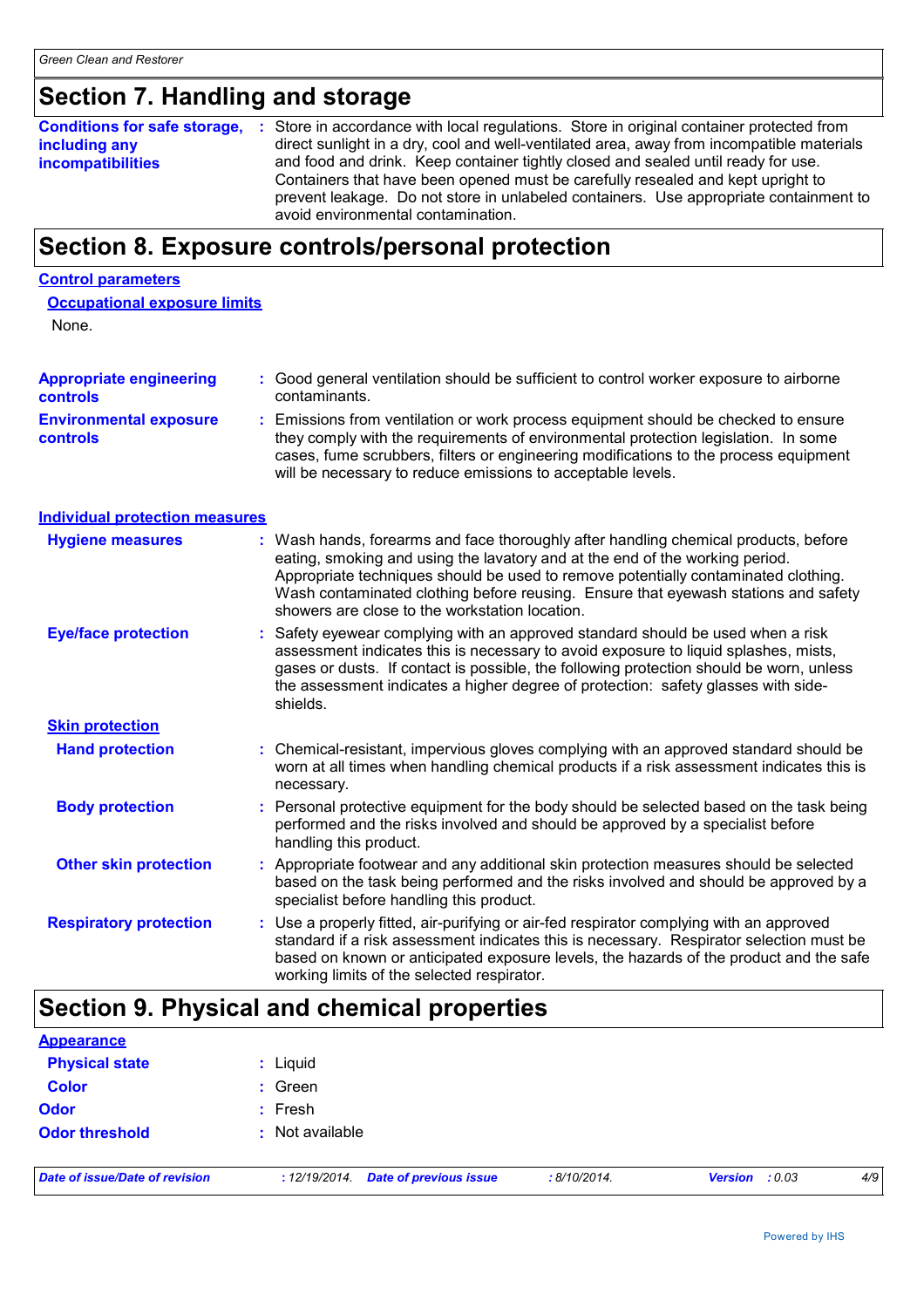### **Section 9. Physical and chemical properties**

| $: 7.5 \text{ to } 8.5$                   |
|-------------------------------------------|
| : $0^{\circ}$ C (32 $^{\circ}$ F)         |
| : $100^{\circ}$ C (212 $^{\circ}$ F)      |
| : Closed cup: >93.334°C (>200°F)          |
| : Not available                           |
| : Not available                           |
| : Not available                           |
| $:$ <4 kPa (<30 mm Hg) [room temperature] |
| : <1 [Air = 1]                            |
| $: 1$ g/cm <sup>3</sup>                   |
| : Not available                           |
|                                           |
| : Not available                           |
| : Not available                           |
| : Not available                           |
| : 0%                                      |
|                                           |

VOCs are calculated following the requirements under 40 CFR, Part 59, Subpart C for Consumer Products and Subpart D for Architectural Coatings.

### **Section 10. Stability and reactivity**

| <b>Reactivity</b>                                   | : No specific test data related to reactivity available for this product or its ingredients.              |
|-----------------------------------------------------|-----------------------------------------------------------------------------------------------------------|
| <b>Chemical stability</b>                           | : The product is stable.                                                                                  |
| <b>Possibility of hazardous</b><br><b>reactions</b> | : Under normal conditions of storage and use, hazardous reactions will not occur.                         |
| <b>Conditions to avoid</b>                          | : No specific data.                                                                                       |
| <b>Incompatible materials</b>                       | : No specific data.                                                                                       |
| <b>Hazardous decomposition</b><br>products          | : Under normal conditions of storage and use, hazardous decomposition products should<br>not be produced. |

## **Section 11. Toxicological information**

### **Acute toxicity** Not available. **Mutagenicity** Not available. **Irritation/Corrosion** Not available. **Sensitization** Not available. **Information on toxicological effects**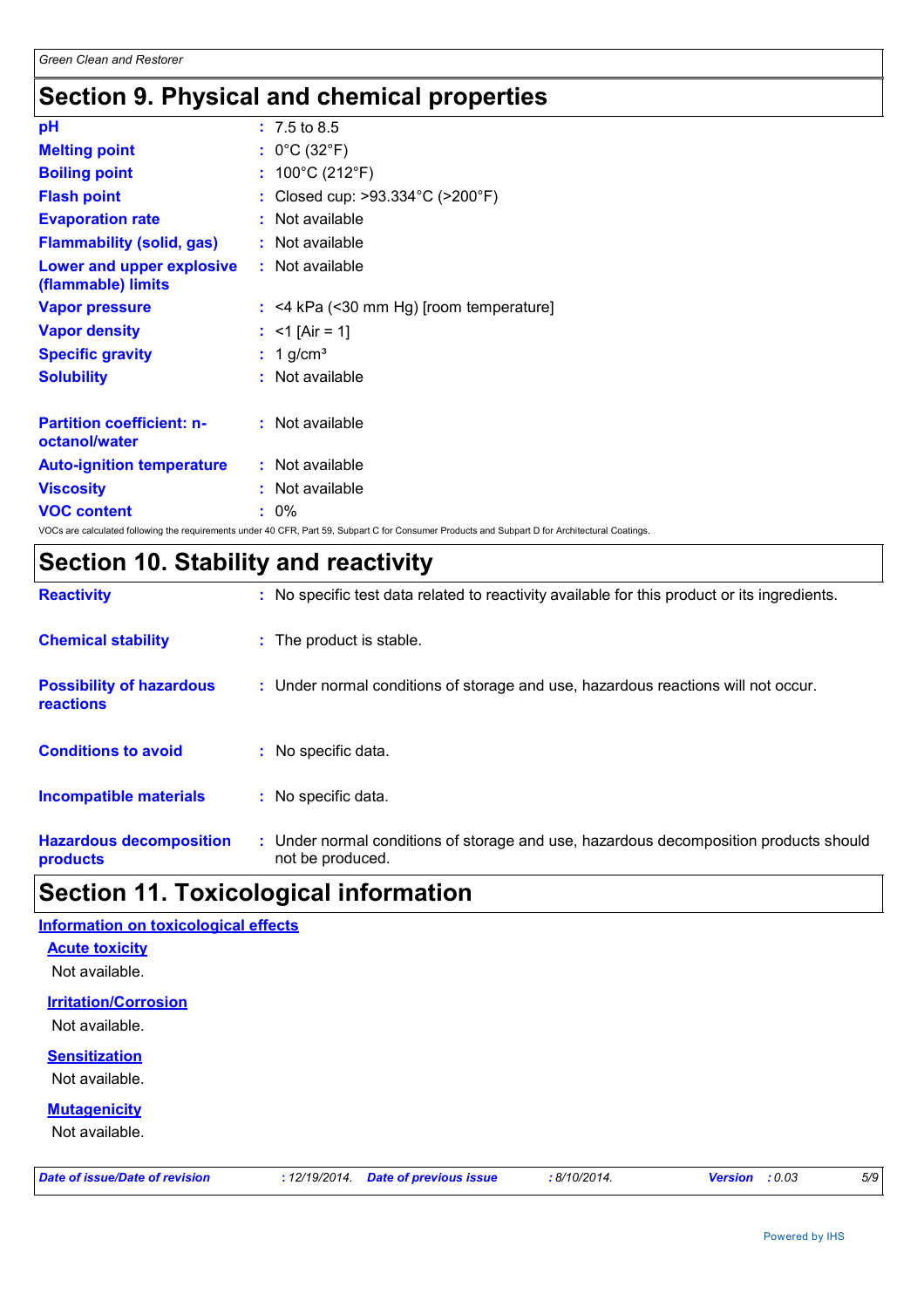### **Section 11. Toxicological information**

#### **Carcinogenicity**

Not available.

**Reproductive toxicity**

Not available.

**Teratogenicity**

Not available.

#### **Specific target organ toxicity (single exposure)**

Not available.

#### **Specific target organ toxicity (repeated exposure)**

Not available.

#### **Aspiration hazard**

Not available.

#### **Information on the likely routes of exposure :** Not available

#### **Potential acute health effects**

| <b>Eye contact</b>  | : No known significant effects or critical hazards. |
|---------------------|-----------------------------------------------------|
| <b>Inhalation</b>   | : No known significant effects or critical hazards. |
| <b>Skin contact</b> | : No known significant effects or critical hazards. |
| <b>Ingestion</b>    | : No known significant effects or critical hazards. |

#### **Symptoms related to the physical, chemical and toxicological characteristics**

| <b>Eye contact</b>  | : No specific data. |
|---------------------|---------------------|
| <b>Inhalation</b>   | : No specific data. |
| <b>Skin contact</b> | : No specific data. |
| Ingestion           | : No specific data. |

#### **Delayed and immediate effects and also chronic effects from short and long term exposure**

| <b>Short term exposure</b>                   |                                                                |                          |     |
|----------------------------------------------|----------------------------------------------------------------|--------------------------|-----|
| <b>Potential immediate</b><br><b>effects</b> | $:$ Not available                                              |                          |     |
| <b>Potential delayed effects</b>             | $:$ Not available                                              |                          |     |
| Long term exposure                           |                                                                |                          |     |
| <b>Potential immediate</b><br>effects        | $:$ Not available                                              |                          |     |
| <b>Potential delayed effects</b>             | $:$ Not available                                              |                          |     |
| <b>Potential chronic health effects</b>      |                                                                |                          |     |
| Not available.                               |                                                                |                          |     |
| <b>General</b>                               | : No known significant effects or critical hazards.            |                          |     |
| <b>Carcinogenicity</b>                       | : No known significant effects or critical hazards.            |                          |     |
| <b>Mutagenicity</b>                          | : No known significant effects or critical hazards.            |                          |     |
| <b>Teratogenicity</b>                        | : No known significant effects or critical hazards.            |                          |     |
| <b>Developmental effects</b>                 | : No known significant effects or critical hazards.            |                          |     |
| <b>Fertility effects</b>                     | : No known significant effects or critical hazards.            |                          |     |
| Date of issue/Date of revision               | <b>Date of previous issue</b><br>: 8/10/2014.<br>: 12/19/2014. | : 0.03<br><b>Version</b> | 6/9 |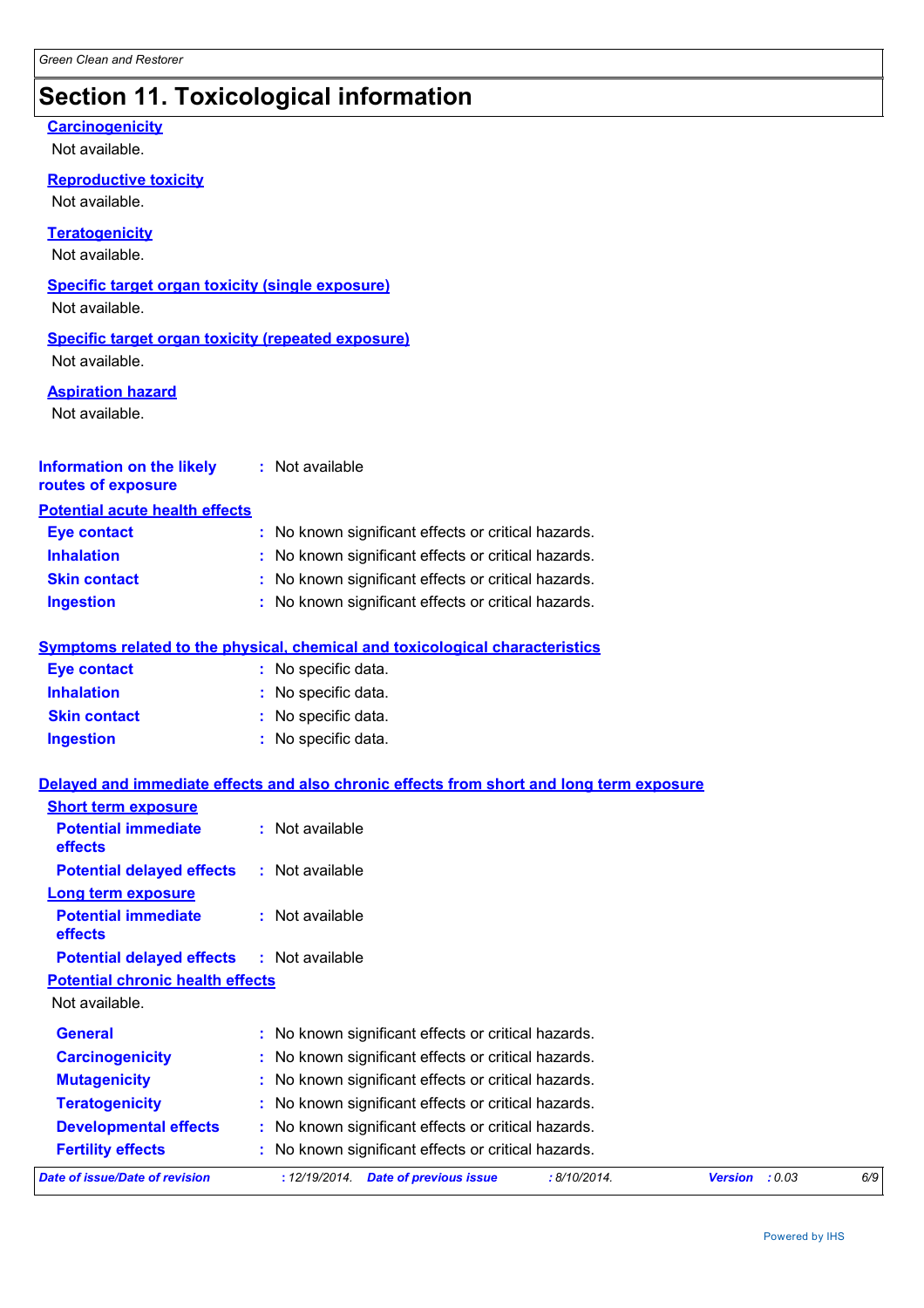### **Section 11. Toxicological information**

#### **Numerical measures of toxicity**

**Acute toxicity estimates**

Not available.

### **Section 12. Ecological information**

#### **Toxicity**

Not available.

#### **Persistence and degradability**

Not available.

#### **Bioaccumulative potential**

Not available.

#### **Mobility in soil**

**Soil/water partition coefficient (Koc) :** Not available

**Other adverse effects** : No known significant effects or critical hazards.

### **Section 13. Disposal considerations**

The generation of waste should be avoided or minimized wherever possible. Disposal of this product, solutions and any by-products should at all times comply with the requirements of environmental protection and waste disposal legislation and any regional local authority requirements. Dispose of surplus and non-recyclable products via a licensed waste disposal contractor. Waste should not be disposed of untreated to the sewer unless fully compliant with the requirements of all authorities with jurisdiction. Waste packaging should be recycled. Incineration or landfill should only be considered when recycling is not feasible. This material and its container must be disposed of in a safe way. Empty containers or liners may retain some product residues. Avoid dispersal of spilled material and runoff and contact with soil, waterways, drains and sewers. **Disposal methods :**

### **Section 14. Transport information**

|                                       | <b>DOT Classification</b> | <b>IMDG</b>                                   | <b>IATA</b>                     |
|---------------------------------------|---------------------------|-----------------------------------------------|---------------------------------|
| <b>UN number</b>                      | Not regulated             | Not regulated                                 | Not regulated                   |
| <b>UN proper shipping</b><br>name     | $\overline{\phantom{0}}$  |                                               |                                 |
| <b>Transport hazard</b><br>class(es)  | $\overline{\phantom{0}}$  |                                               |                                 |
| <b>Packing group</b>                  | $\overline{\phantom{0}}$  |                                               |                                 |
| <b>Date of issue/Date of revision</b> | : 12/19/2014.             | <b>Date of previous issue</b><br>: 8/10/2014. | 7/9<br><b>Version</b><br>: 0.03 |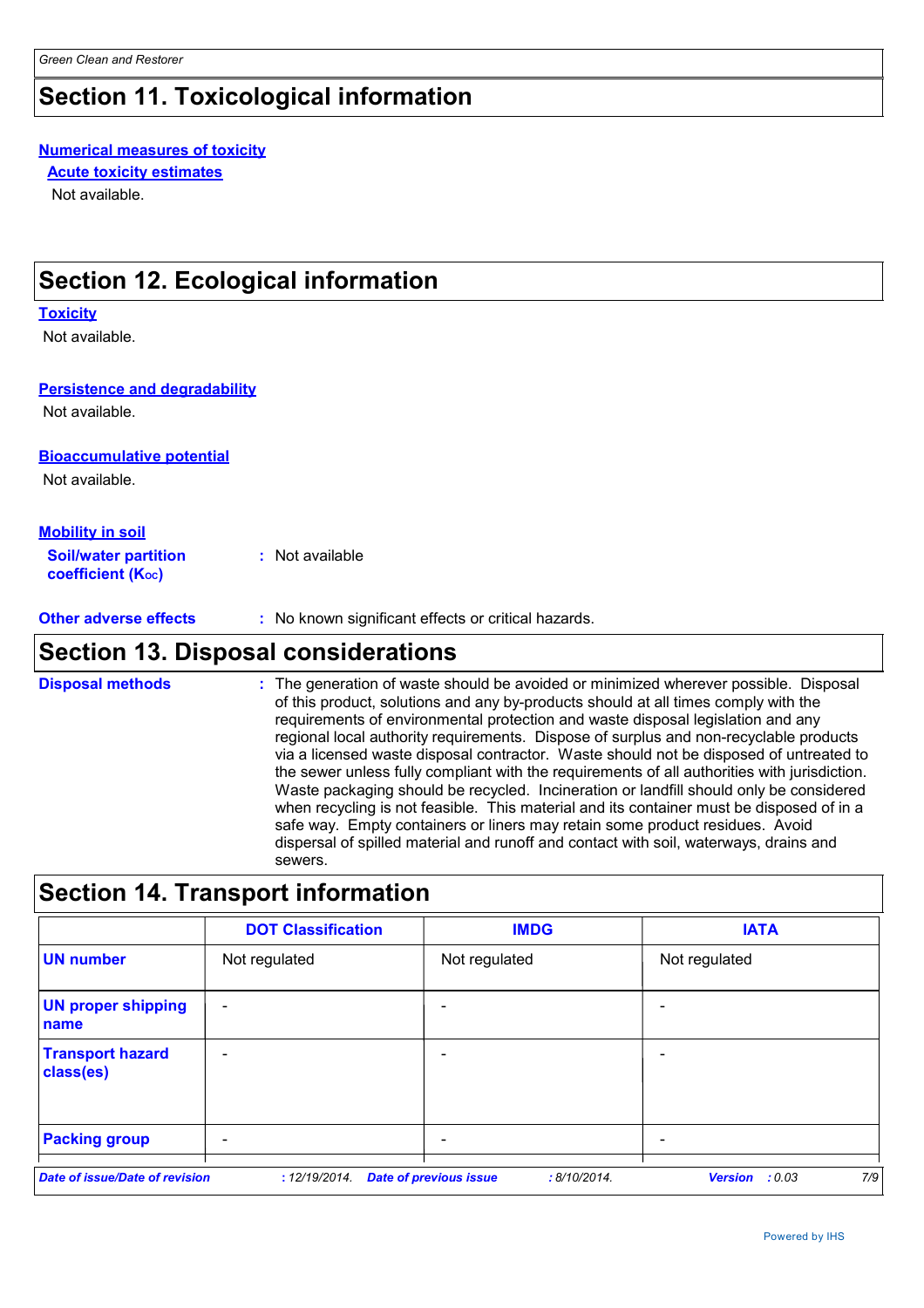### **Section 14. Transport information**

| <b>Environmental</b><br>hazards  | No.                      | No. | No. |
|----------------------------------|--------------------------|-----|-----|
| <b>Additional</b><br>information | $\overline{\phantom{a}}$ |     | -   |

**Special precautions for user : Transport within user's premises: always transport in closed containers that are** upright and secure. Ensure that persons transporting the product know what to do in the event of an accident or spillage.

**Transport in bulk according :** Not available. **to Annex II of MARPOL 73/78 and the IBC Code**

### **Section 15. Regulatory information**

**U.S. Federal regulations : United States inventory (TSCA 8b)**: All components are listed or exempted.

| <b>Clean Air Act Section 112</b><br>(b) Hazardous Air<br><b>Pollutants (HAPs)</b> | : Not listed     |  |  |
|-----------------------------------------------------------------------------------|------------------|--|--|
| <b>SARA 311/312</b>                                                               |                  |  |  |
| <b>Classification</b>                                                             | : Not applicable |  |  |
| <b>Composition/information on ingredients</b>                                     |                  |  |  |
| No products were found.                                                           |                  |  |  |
|                                                                                   |                  |  |  |

#### **State regulations**

**International regulations**

**Canada inventory :** All components are listed or exempted.

### **Section 16. Other information**

**Hazardous Material Information System (U.S.A.)**



**Caution: HMIS® ratings are based on a 0-4 rating scale, with 0 representing minimal hazards or risks, and 4 representing significant hazards or risks Although HMIS® ratings are not required on SDSs under 29 CFR 1910. 1200, the preparer may choose to provide them. HMIS® ratings are to be used with a fully implemented HMIS® program. HMIS® is a registered mark of the National Paint & Coatings Association (NPCA). HMIS® materials may be purchased exclusively from J. J. Keller (800) 327-6868.**

**The customer is responsible for determining the PPE code for this material.**

**National Fire Protection Association (U.S.A.)**